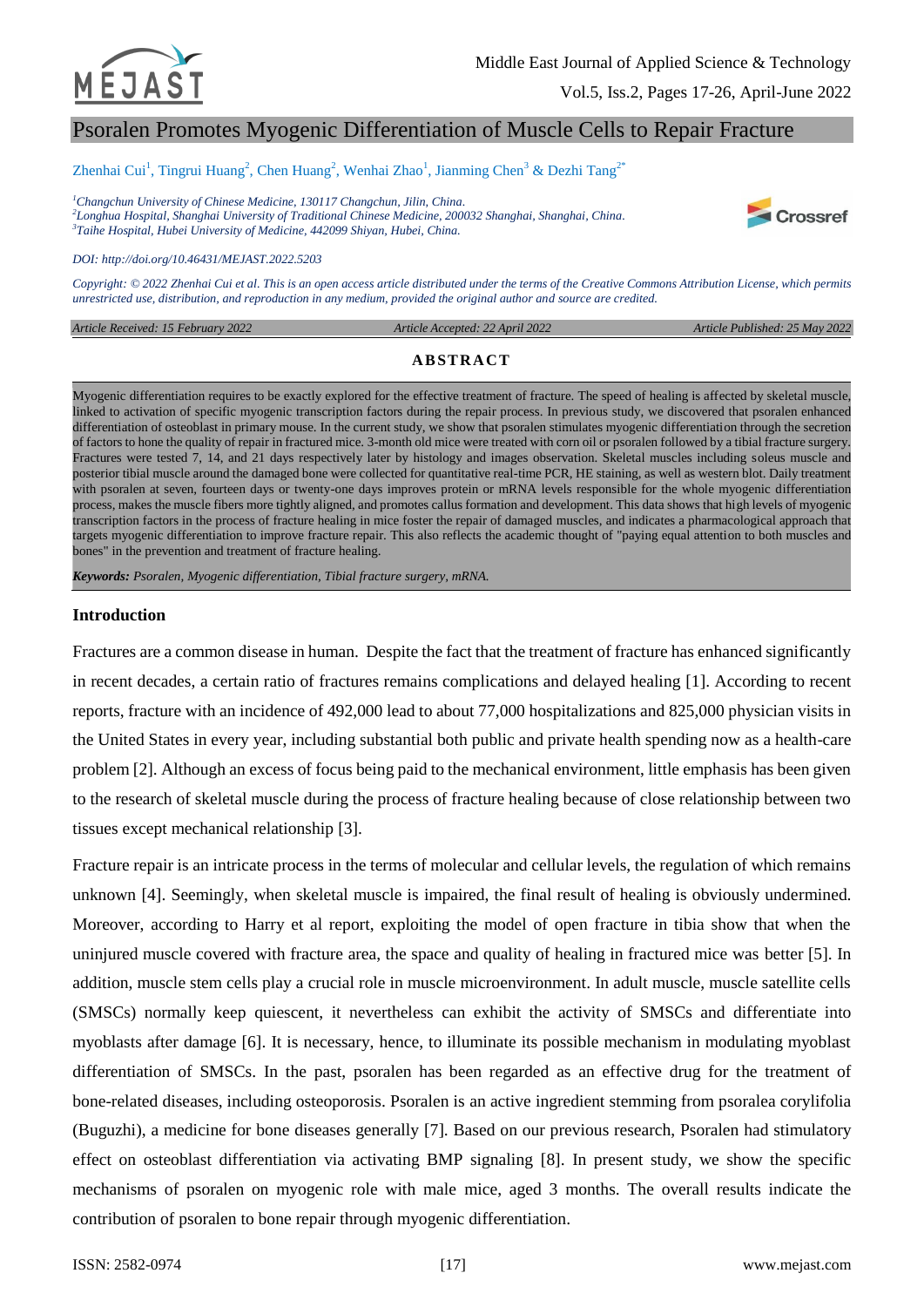

#### **Experimental Procedures**

# *Mice and treatment*

Animals' protocols were permitted by Experimental Animal Ethics Committee at Shanghai University of Traditional Chinese Medicine. C57BL6 mice were offered from Animal Room in Shanghai University of Traditional Chinese Medicine and placed under a 12-hour light and dark cycle.

Psoralen was obtained from Chengdu Herbpurify Biotechnology Co., Ltd. and the purity of psoralen is more than 99%. It was dissolved in corn oil and then delivered by gavage (20mg/kg/d). The control group was treated with corn oil.

Mice were given to either psoralen or corn oil randomly. Treatment begun with the day of surgery and progressed at duration of 7, 14 and 21 days. Doses were chosen on the basis of our prior studies.

#### *Fracture generation*

Tibial fracture in mice aged 3 months with stabilization was used for studying fracture healing. In brief, mice were shaved in the surgical area behind anesthesia. The incision was made in the area of tendon, and small hole was drilled. Fixation was realized with an appropriate pin, and then diaphyseal tissues in tibia were transected with scissors. Finally, the incision was closed using sutures.

# *X*-ray and  $\mu$ CT

After sacrifice at postoperative 7, 14, or 21 days separately, the surgical tibia in murine were examined. Next specimens were fixed and then placed in 75% ethanol. Needles in the tibia were cleared before using  $\mu$ CT. The outcome of fracture healing was analysed with a Viva CT 80 (Scanco, Brüttisellen, Switzerland).

#### *Histology*

After sacrifice, soleus muscle and tibialis posterior of all mice was isolated carefully. All solus muscle was dehydrated, and then embedded into paraffin. Pathological changes of solus muscle were observed in HE staining. Tibialis posterior of all mice was prepared for protein and RNA analysis.

# *RNA extraction and real-time quantitative PCR (qPCR) of muscle*

All RNA was obtained from musculi tibialis posterior tissues using Tissue RNA Purification Kit PLUS (HiFunBio, China). The generation of cDNA for mRNA and the performance of RT-PCR reaction were according to  $4\times$ EZscript Reverse Transcription Mix II (HiFunBio, China). Sangon Biotech Co., Ltd. (Shanghai, China) designed and provides the primer sequences, which was as follows:

GAPDH (forward: 5′-GCAGGAGTACGATGAGTCCG -3′, reverse: 5′-ACGCAGCTCAGTAACAGTCC -3′), Myf5 (forward: 5′- GCAGCAGAAGAAACGTGTGAC-3′, reverse: 5′-GGCTCAAACTGGTCCCCAAA-3′), MyoD1 (forward: 5′CCGTGTTTCGACTCACCAGA-3′, reverse: 5′-GTAGTAGGCGGTGTCGTAGC-3′), MEF2C (forward: 5′- ACTTGTGCAGAGGGATCACG-3′, reverse: 5′-GGAACAGCTTGTTGGTGCTG-3′), and Myogenin (forward: 5′- GAGGAAGTCTGTGTCGGTG-3′, reverse: 5′-CCACGATGGACGTAAGGGAG-3′).

Relative gene expression was normalized with regard to GAPDH expression value.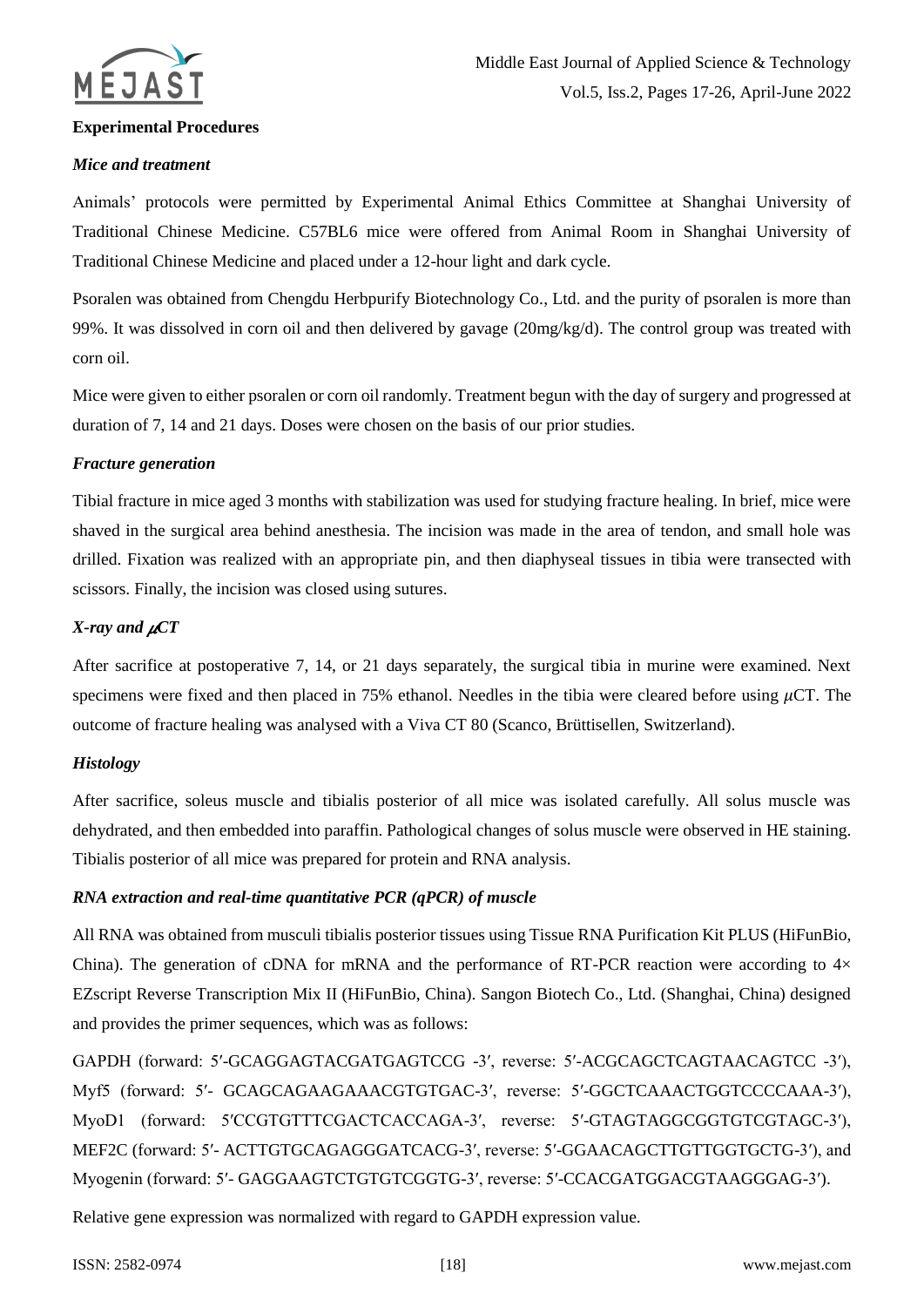

#### *Western blot*

All protein was secured from tibialis posterior tissues. The supernatant was obtained after removing cell debris. Protein concentration was determined by BCA protein Assay Kit. Then, proteins were divided be gels, transferred to polyvinylidene difluoride membranes, followed by incubation of appropriate antibodies. Bands were visualized with enhanced chemiluminescence followed by exposure to film. The expression level of protein was determined by calculating the intensity of bands in compare with control group and normalized to GAPDH using ImageJ software. The antibodies used were as follows: Anti-MyoD1 antibody (ab16148, abcam), Anti-MEF2C antibody (ab211493, abcam), Anti- Myf5 antibody (ab125078, abcam), Anti-Myogenin antibody (ab124800, abcam) and GAPDH Mouse monoclonal antibody (6004-1-lg, proteintech).

# *Statistical analysis*

Data above were expressed as means ± SD followed by a two-tailed Student's t-test. Differences between the corn oil group and the psoralen group were determined by LSD-t test with  $p < 0.05$  regarded as significant difference.

# **Results**

# *Psoralen accelerates ossification in the process of fracture repair*

In an effort to determine regulatory role of myogenic differentiation may enhance fracture recovery, 3 months old mice were administrated with psoralen after fracture surgery. Initially, the inflammatory period happens the first three days initiated by cell or tissue damage, but give way to cartilage after around 7 and 14 days. The cartilage is then displaced by bone. Therefore we chose appropriate time intervals to test the psoralen based on a characteristic course during fracture healing process. Mice in control group were provided with corn oil. At 7, 14, and 21 days after surgery, tibial specimens were examined histologically and radiographic imaging after sacrifice. First, we examined the fracture lines and bone connection between the two groups at 7, 14 and 21 days by X-ray.



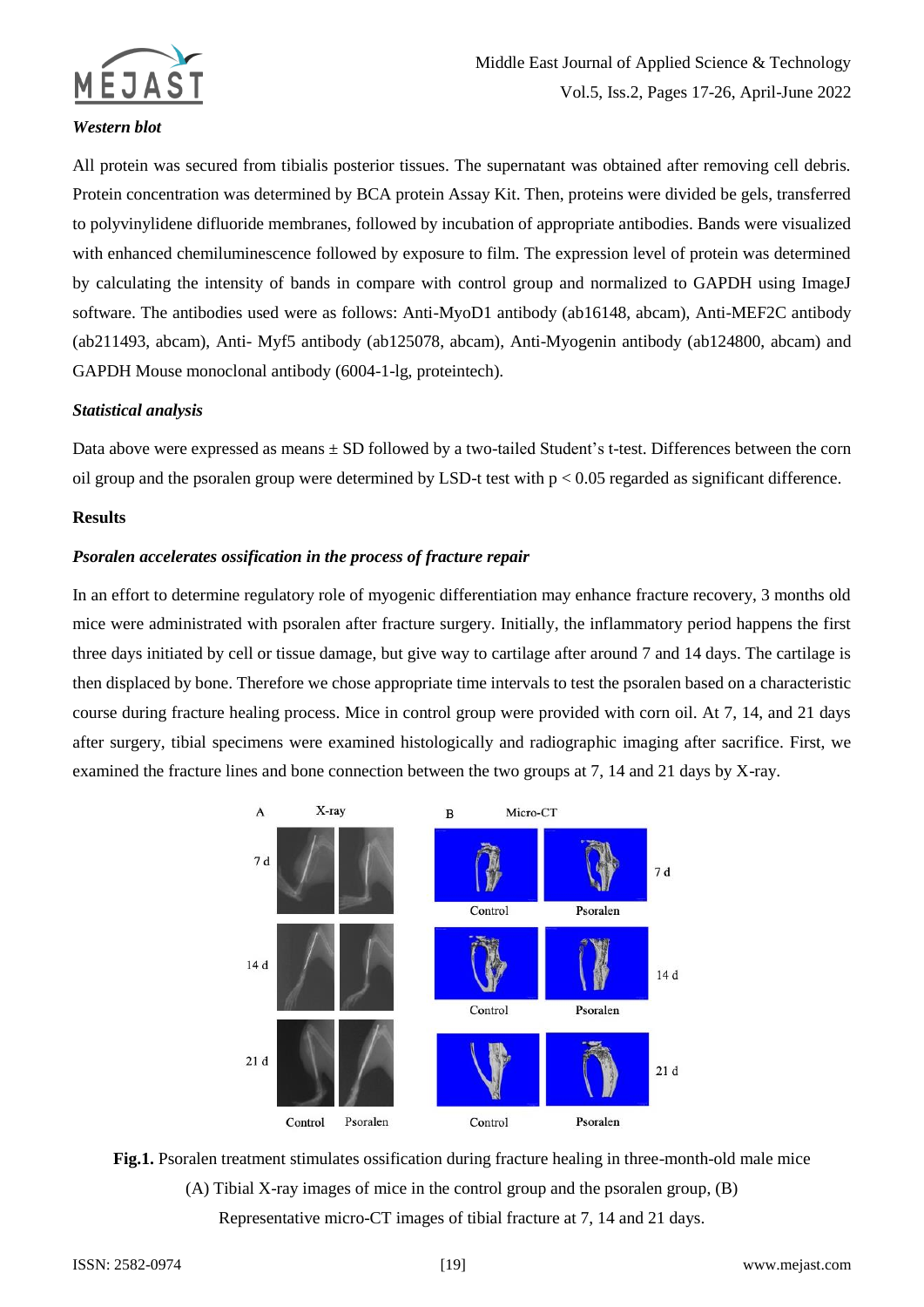

As shown in Fig.1A, treatment with psoralen for 7, 14 and 21 days increased callus density and significantly blurred the fracture line at fracture site compared to controls. We also performed micro-CT reconstruction to visualize quantitative, and temporal composition of the fracture callus. As shown in Fig.1B, notably, Mice treated for 7 and 14 days after fracture with Psoralen showed less reticular callus and rather denser plate-like callus compared to carrier controls. Moreover, at 21 days after surgery, in psoralen group, no striking callus and fracture was healing completely, while in control group obvious callus existed.

#### *Psoralen boosted the repair of damaged muscle*

Next, we investigated the regulatory effect on the repair of musculi soleus in the fractured limb. Mice were treated for 7, 14 and 21 days after surgery, and compared to the control group at three time intervals after surgery respectively. As shown in Fig.2, histology indicated that arrangement of muscle fibers and number of muscle cell were changed after psoralen treatment. Specifically, no obvious changes were found in the psoralen group, compared with the controls at 7 days after a surgery. Hematoxylin & eosin staining, nevertheless, showed a tighter arrangement of muscle fibers and a relatively greater number of muscle cells in musculi soleus tissue with psoralen compared with the control group at 7 or 14 days after fracture. Due to possibly harmful effects of psoralen on which might change the process of repair, we examined the weight and signs of the mice of distress and no deleterious effect was observed in the mice, and no difference in weight between the psoralen group and control group mice.



**Fig.2.** HE staining of tibial tissues

# *Psoralen increased mRNA levels of myogenic transcription factors, and promoted myogenic differentiation*

Subjected to muscle damage after fracture, muscle satellite cells underwent a transition from QSCs (Quiescent satellite cells) to ASCs (activated satellite cells), normally regarded as muscle homeostasis, promoting their subsequent differentiation into myoblasts. The activation of satellite cells was affected partly via the induction of expression of myogenic factors (Myf5) and myogenic determination protein 1 (MyoD1). In addition, the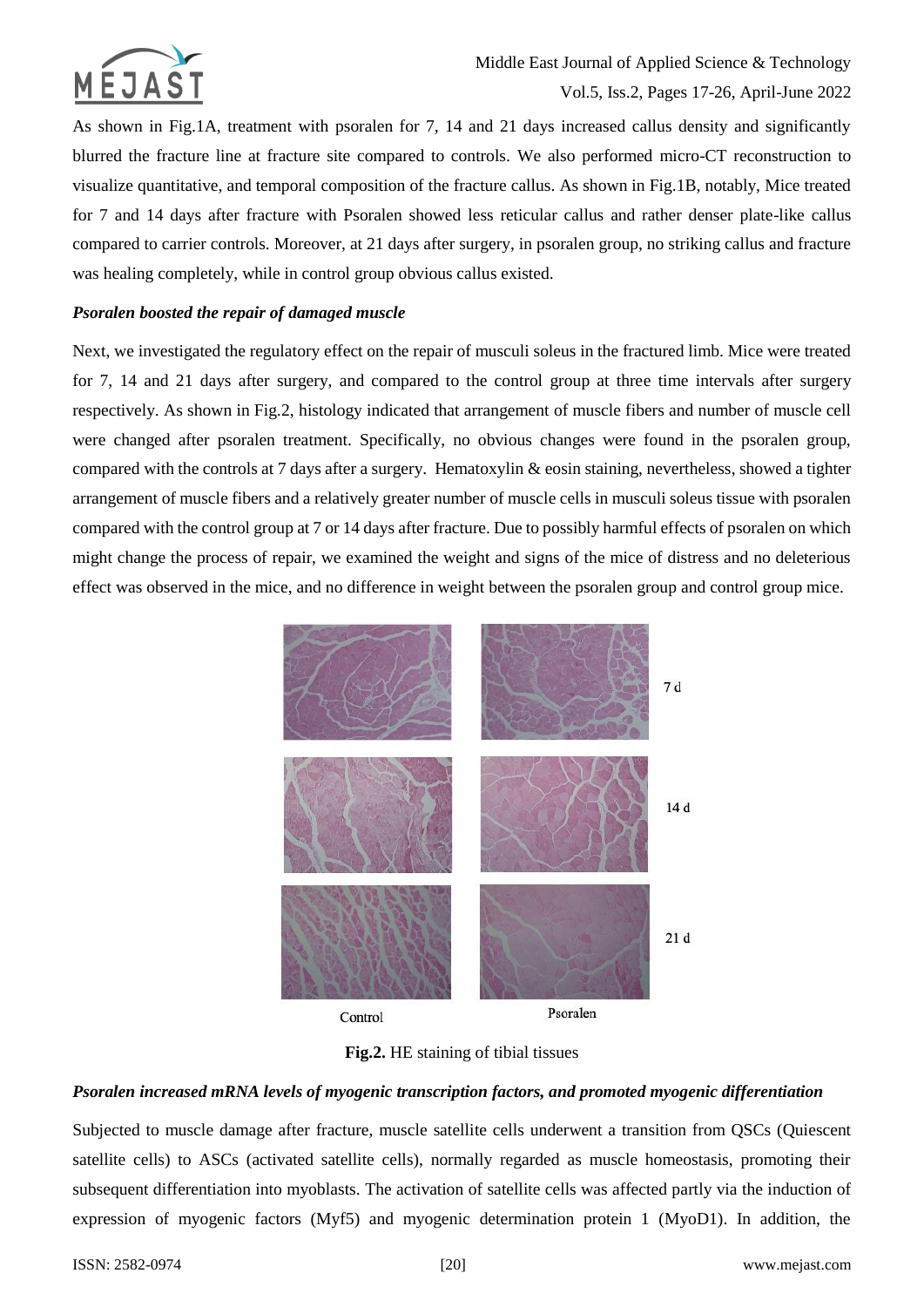

expression of myogenin (MyoG) and myocyte enhancer 2C (MEF2C) were involved in the differentiation of committed myoblasts especially during early period of satellite cell activation.

Recent studies have bear out an absolute requirement for these myogenic transcription factors, therefore for efficient recovery of muscle after damage that mediate satellite cell differentiation [9].

We thus examined mRNA expression of these myogenic transcription factors. The qPCR analysis was employed to test mRNA levels of these genes. Data was compared with controls. Treatment with psoralen at three time points (7, 14, and 21 days) notably increased the protein level of Myf5 (Fig.3A), MyoD1 (Fig.3B), MyoG (Fig.3C), and MEF2C (Fig.3D) in musculi tibialis anterior.



**Fig.3.** Psoralen promotes the mRNA levels of myogenic transcription factors in male mice. Three-month-old mice were treated with psoralen and corn oil for 7 (A), 14 (B) and 21 (C) days. The qPCR results showed that psoralen enhanced the mRNA levels of myogenic transcription factors in musculi soleus at three time points generally. \*p<0.05 when compared to the control group

# *Psoralen increased mRNA and protein levels of myogenic transcription factors, and promoted myogenic differentiation*

Consistent with the qPCR results, as shown in Fig.4, the protein levels of these four transcription factors after treatment with psoralen for 7, 14 and 21 days were also upregulated in comparison with controls. Taken together, these data indicated that psoralen was likely to exert its effects by mediating the level of specific myogenic transcription factors to the optimal level to stimulate differentiation of satellite muscle cells.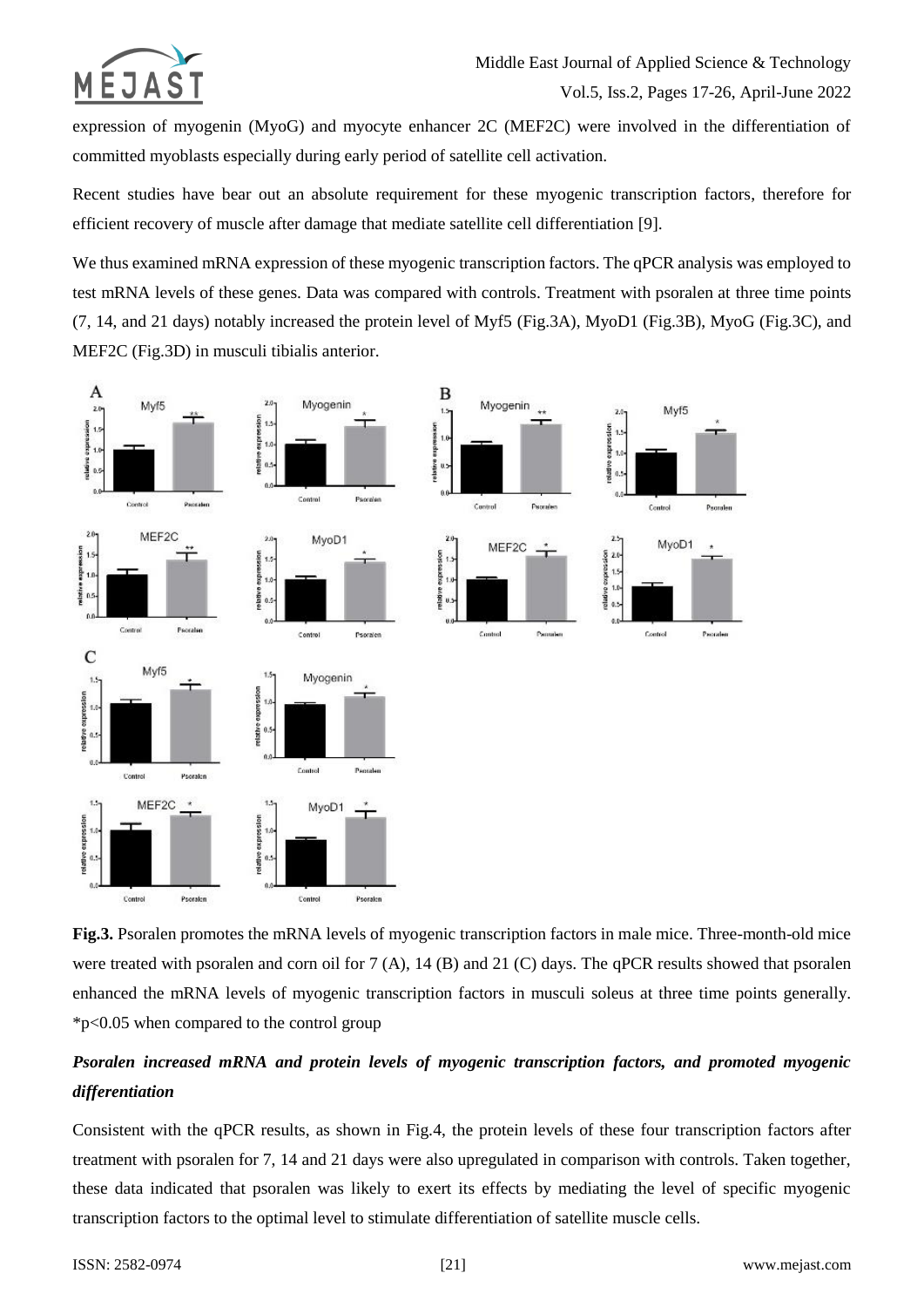

# Middle East Journal of Applied Science & Technology

Vol.5, Iss.2, Pages 17-26, April-June 2022



**Fig.4.** Psoralen modulates protein levels of myogenic transcription factors during fracture repair. Western blot analysis exhibited the expression of myogenic transcription factors treated with psoralen and corn oil for 7 (A), 14 (B) and 21 (C) days. Treatment of psoralen at 7 (D), 14 (E) and 21 (F) days increased the protein expression of Myf5, MyoD1, MyoG, and MEF2C, the specific myogenic transcription factors of myogenic differentiation. \*p<0.05 compared with the control group

#### **Discussions**

Fractures are frequent diseases in human. These injuries go on to successfully heal in most situations [10]. Nevertheless, non-union fracture is estimated to happen in over 5% of injuries, relying on a series of factors, including injury severity, and quality of fracture reduction [11]. Despite taking these factors into account, treatment may not lead to optimal healing, especially under circumstance of soft tissue trauma. In fact, the degree of soft tissue injury is closely related to fracture healing, whether it is open or closed shaft fracture from the clinical point of view [12]. On the one hand, fracture can lead to soft tissue edema, aggravate tissue ischemia and hypoxia, and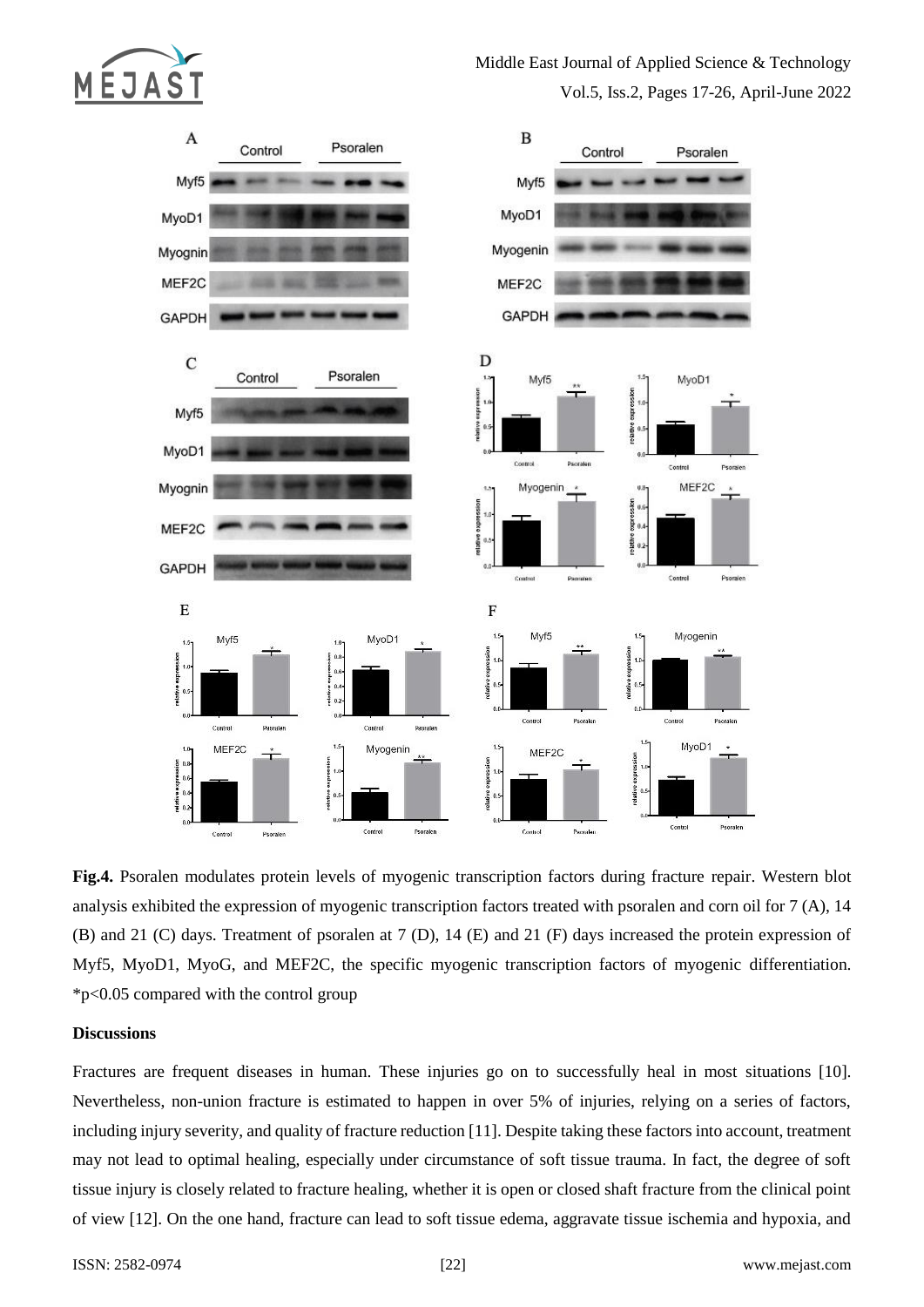

even muscle ischemic spasm, affecting fracture healing. On the other hand, because of intimate relationship between muscle and bone, muscle can provide vascular supply and cell population for the successful healing of fracture, and promote fracture healing [13]. Some studies have shown that the healing time of subperiosteal peeling is shorter than that of extra-periosteal peeling without muscle injury [14].

Furthermore, skeletal muscle is considered to secret muscle factors (also known as myostatin), such as IL-8 seemingly stimulating angiogenesis, brain-derived neutrophic factor (BDNF), as well as IL-15, a muscle factor decreasing obesity [15]. Quinn and his colleagues discovered that increased levels of IL-15 contributed to the increase of bone mineral content [16]. Thus, a wider understanding of bone-muscle biochemical crosstalk may provide novel insights into many other bone diseases.

Satellite cells play an indispensable role during the process of regeneration under the circumstance of injury in skeletal muscle [16]. They are maintained in a quiescent state under normal condition [17]. Paired box 7 (PAX7) instead of MyoD or MyoG usually express in quiescent QSCs [18]. When satellite cells receive signals from an injured situation, they are out of quiescent condition. They become activate and begin to proliferate [19].

Following proliferation, dividing satellite cells start to differentiation via upregulation of MyoG and downregulation or low-to undetectable levels of PAX7, finally retreating from cycle, fusing to repair muscle, and producing myoblasts. Recent studies demonstrate that  $Myop \sim$  — mutant murine show decreased muscle mass due to delayed myogenic differentiation. In addition, these MyoD—/—myoblasts do not ensure differentiation and fusion into myotubes [20]. These findings show that expression of MyoD function as a crucial role in myogenic differentiation. The expression of myogenin mostly relies on MyoD. Besides MyoD and myogenin, other factors, such as Myf5 and Mef2s comprised by myogenic regulatory factors (MRFs) have shown to have direct involvement in myogenic differentiation [9]. Among these factors, Myf5 and MyoD are primary transcription factors important for the modulatory gene expression program attributed to ASCs. Of note, main target genes induced by MRFs are specific structural and contractile genes with in muscle tissues, such as genes which encode actin or troponins. These genes expression is of great importance in skeletal muscle with respect to morphology, proper information, as well as function [21].

Satellite cells are regulated by several signaling pathways. First, emerging evidence indicates that Wnt/β-catenin pathway acts as a key role during regeneration in satellite cell function, despite of its controversial roles. Wnt signaling was reported to enhance myogenic involvement and terminal differentiation in myogesis. Brack et al. [22] found that myoblast from cultured-single myofiber and in-vivo regenerating muscle response to Wnt signaling at a late period of differentiation alone, whereas inhibiting Wnt signaling generated the contradictory effect. Intriguingly, it seems that Notch signaling could counteract the impacts of Wnt/β-catenin signaling in the early stages by examining the levels of GSK3-β which maintains usual levels of catenin in the cytoplasm by degradation of redundant catenin. Second, Notch signaling pathway also plays pivotal roles in skeletal regeneration. When the muscle is exposed to injury, Delta, a Notch ligand, is elevated in ASCs rapidly with the emerge of NICD, indicating the activation of Notch signaling, resulting in the expansion of proliferation of myoblasts [23].

Moreover, some molecules in sphingolipid signaling pathway has been taken for crucial molecules in terms of cell proliferation, death or senescence. Inhibiting the process of sphingomyelin-to-S1P demonstrated to promote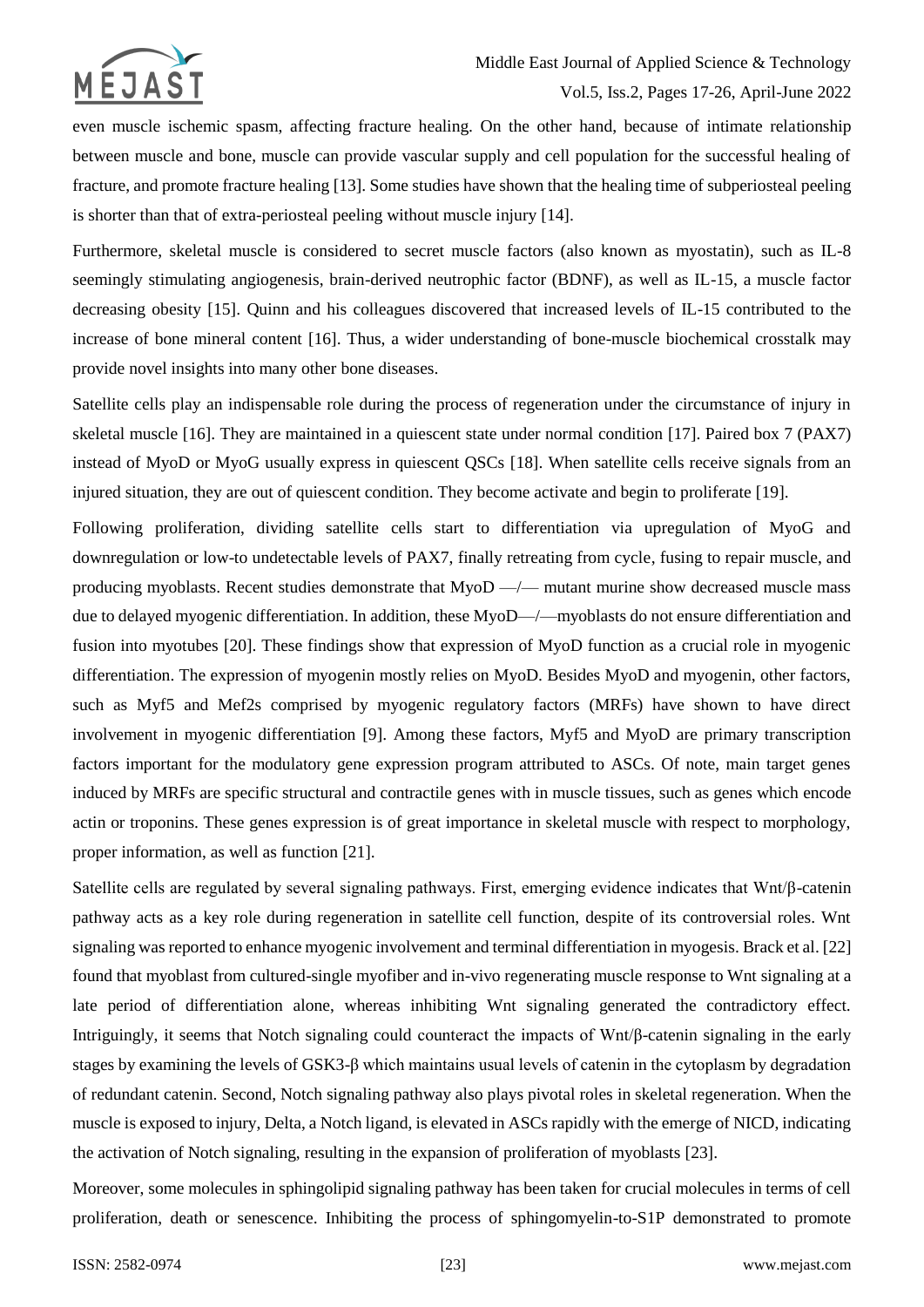

satellite cells into the cell cycle, improve muscle regeneration lessened the number of ASCs and impaired regeneration in muscle [24]. Nevertheless, further researches are requisite for comprehending the mechanisms that is how psoralen acts on these signaling pathways and pathologic microenvironment in fracture.

Psoralen has been extensively applied in some diseases because of pharmacological effects including its anti-inflammatory, anti-tumor activities and stimulating bone information [25]. It is known that psoralen is viewed as an attractive drug as it can induce anti-proliferation, and also differentiation in tumour cells [7]. Psoralen has been identified to stimulate osteoblast differentiating by activating BMP signaling pathway according to our previous study [8], thus possibly potential for therapeutic approaches of fracture. There is a saying that goes, "old drugs, new tricks." therefore we try to explore its new use in regard to fracture. This study highlights impacts of psoralen on tibial fracture that is promoting myogenic differentiation and enhancing fracture healing. The effects on muscle repair are also investigated. In this study, the degree of bone damage, healing in damaged skeletal muscle as well as the expression of protein connected with myogenic differentiation was tested. These above results suggest that psoralen may accelerate bone healing via acting on skeletal muscle in mice with fracture based on modulation of myogenic differentiation.

In the theory of traditional Chinese medicine, on the one hand, the quality of bone tissue is closely related to renal function, which is based on the theory that the kidney governs the bone. Therefore, traditional Chinese medicine for tonifying the kidney has been used to treat diseases such as fracture and joint injury for thousands of years. On the other hand, the spleen governs the muscles and transports water and grain essence, which is very important for the growth and development of musculoskeletal and physiological functions.

Psoralea corylifolia has a pungent and bitter taste, warm nature and two meridians of spleen and kidney. It is a commonly used medicine in the clinical treatment of osteoporosis, fracture and other diseases in traditional Chinese medicine. Psoralen is the main active ingredient. Our experiment illustrates that muscle, as the link between bone and bone, participates in the process of bone injury repair and remodeling through blood circulation, gene, molecular biology and other channels. This also reflects the academic thought of "paying equal attention to both muscles and bones" in the prevention and treatment of chronic muscle and bone diseases in traditional Chinese medicine.

In conclusion, we herein show for the first time that psoralen can promote muscle repair during bone fracture healing in 3-month old mice, which may be linked to its promoted effect on myogenic differentiation, contributing to faster pace of fracture repair. The protein level of myogenic differentiation factors, such as Myf5, MyoD1 and Myogenin, is differently elevated in the injured muscle after Psoralen treatment. Corresponding myogenic genes is upregulated for 7, 14 and 21 days after fracture compared to controls. Taken together, the effect of promoting myogenic differentiation could explain its enhanced muscle repair, providing protection against fracture. These novel applications of psoralen may be employed to facilitate the development of treatment of fracture.

#### **Declarations**

### *Source of Funding*

*This work was supported by the Shanghai Natural Science Foundation Project (19ZR1458000).*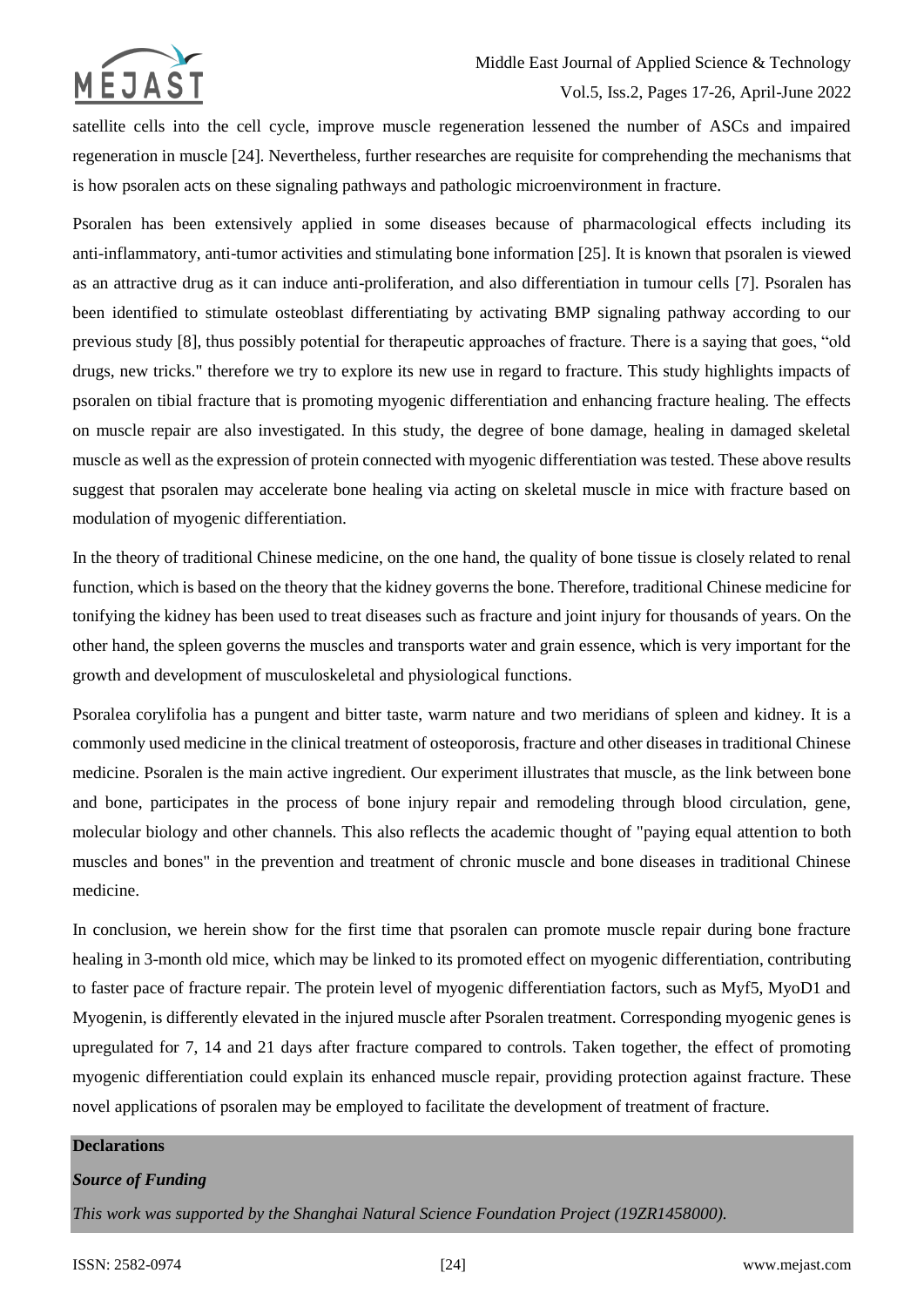

#### *Competing Interests Statement*

*The authors declare no competing financial, professional and personal interests.*

#### *Consent for publication*

*Authors declare that they consented for the publication of this research work.* 

#### *Ethical Approval*

*Animals' protocols were permitted by Experimental Animal Ethics Committee at Shanghai University of Traditional Chinese Medicine. C57BL6 mice were offered from Animal Room in Shanghai University of Traditional Chinese Medicine and placed under a 12-hour light and dark cycle.*

#### **References**

[1] Yang, T.L., et al., (2020). A road map for understanding molecular and genetic determinants of osteoporosis. Nat Rev Endocrinol., 16(2): 91-103.

[2] Van den Bergh, J.P., T.A. van Geel and P.P. Geusens, (2012). Osteoporosis, frailty and fracture: implications for case finding and therapy. Nat Rev Rheumatol., 8(3): 163-72.

[3] Brotto, M. and L. Bonewald, (2015). Bone and muscle: Interactions beyond mechanical. Bone, 80: 109-114.

[4] Claes, L., S. Recknagel and A. Ignatius, (2012). Fracture healing under healthy and inflammatory conditions. Nat Rev Rheumatol., 8(3): 133-43.

[5] Harry, L.E., et al., (2008). Comparison of the healing of open tibial fractures covered with either muscle or fasciocutaneous tissue in a murine model. J Orthop Res., 26(9): 1238-44.

[6] Yin, H., F.Price, Rudnicki, (2013). Satellite cells and the muscle stem cell niche. Physiol Rev., 93(1): 23-67.

[7] Wang, X., et al., (2018). Psoralen induced cell cycle arrest by modulating Wnt/beta-catenin pathway in breast cancer cells. Sci Rep., 8(1): 14001.

[8] Tang, D.Z., et al., (2011). Psoralen stimulates osteoblast differentiation through activation of BMP signaling. Biochem Biophys Res Commun., 405(2): 256-61.

[9] Rudnicki, M.A., et al., (2008). The molecular regulation of muscle stem cell function. Cold Spring Harb Symp Quant Biol., 73: 323-31.

[10] Einhorn, T.A. and L.C. Gerstenfeld, (2015). Fracture healing: mechanisms and interventions. Nat Rev Rheumatol., 11(1): 45-54.

[11] Phillips, A.M., (2005). Overview of the fracture healing cascade. Injury, 36 Supp l 3: S5-7.

[12] Utvag, et al., (2002). Poor muscle coverage delays fracture healing in rats. Acta Orthop Scand, 73(4): 471-4.

[13] Liu, R., A. Schindeler and D.G. Little, (2010). The potential role of muscle in bone repair. J Musculoskelet Neuronal Interact., 10(1): 71-6.

[14] Karasik, D. and D.P. Kiel, (2010). Evidence for pleiotropic factors in genetics of the musculoskeletal system. Bone, 46(5): 1226-37.